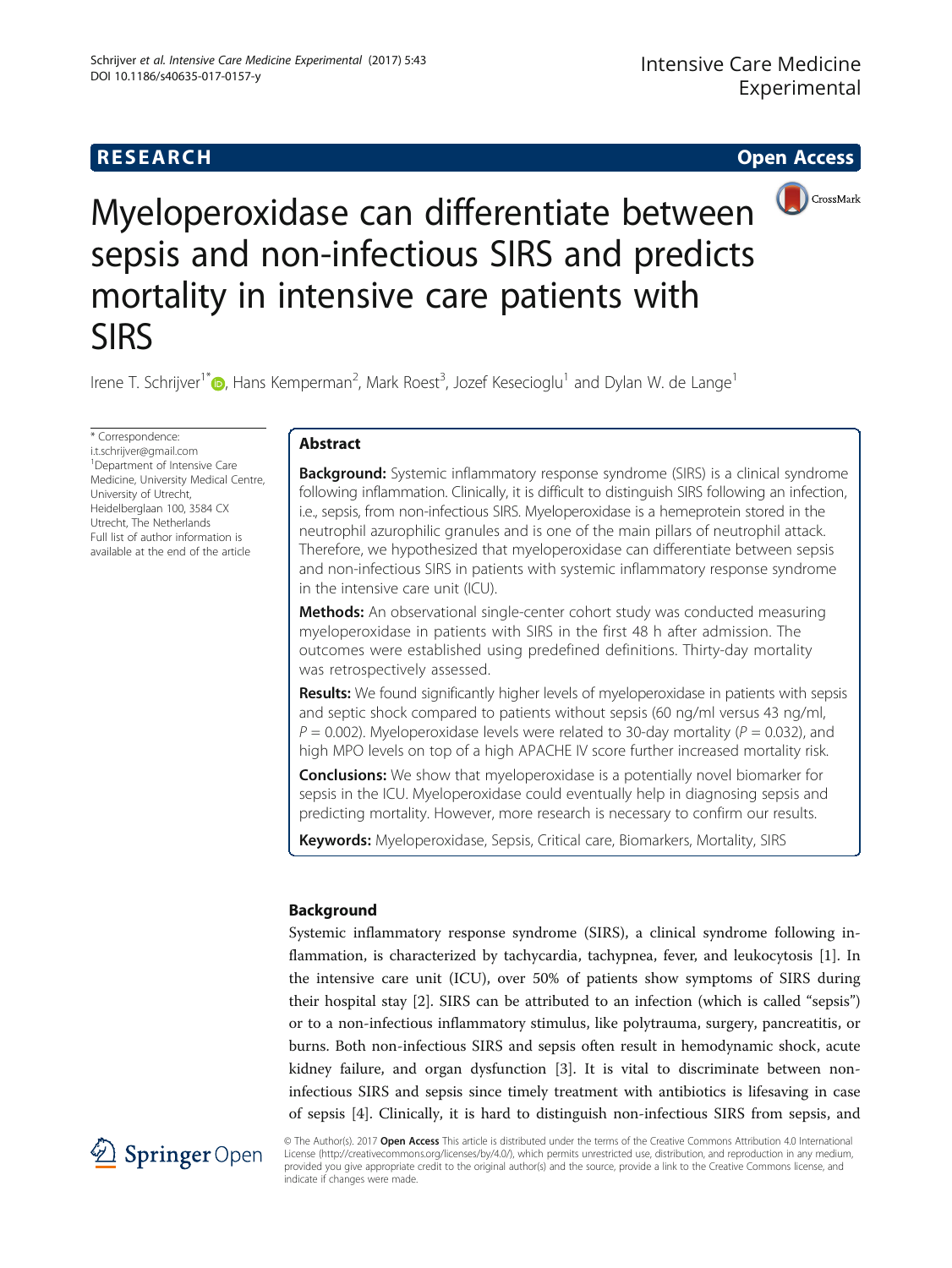current diagnostic tools like microbiologic cultures take time and have low sensitivity [[5\]](#page-7-0). Additional diagnostic tools are needed to differentiate between SIRS with and without infection [\[6](#page-7-0)].

Myeloperoxidase (MPO) is a hemeprotein stored in the neutrophil azurophilic granules. MPO synthesizes hypochlorous acid and other reactive oxidants to phagocytize ingested bacteria. Thus, MPO is an important component of innate immunity and one of the main pillars in the neutrophils attack of bacteria [[7](#page-7-0), [8](#page-7-0)]. Neutrophils are the first cell type to react in the host immune defense. Activated neutrophils spill their granule contents, including MPO, into plasma. Therefore, MPO could be a diagnostic biomarker differentiating between SIRS without infection and sepsis. Secondly, we hypothesize that MPO could be predictive for mortality. When found in plasma, MPO and the reactive oxygen species formed by MPO will damage native cells, which could result in higher mortality. Thus, MPO could be a marker for the collateral damage caused by neutrophils when repelling invading pathogens.

We conducted a prospective study in a cohort of SIRS patients in the ICU to determine the discriminative value of MPO between non-infective SIRS and sepsis and the prognostic value of MPO as a biomarker for mortality.

### Methods

#### Patient population

The study consists of patients, older than 18 years of age, with two or more SIRS criteria at admission to the ICU, and an anticipated ICU stay of more than 24 h, that were included over a 6-month period [[9](#page-7-0)]. The SIRS criteria used were temperature (> 38.0 °C or < 36.0 °C), leukocyte count (<  $4 \times 10^9$  L<sup>-1</sup> or >  $12 \times 10^9$  L<sup>-1</sup>), tachypnea (respiratory rate > 20 per minute or  $PCO<sub>2</sub>$  < 4.3 kPa), and tachycardia (heart frequency > 90 beats per minute) [\[10\]](#page-7-0).

#### Blood collection and measurement of MPO

In the first 48 h following ICU admission, blood was sampled twice and collected in heparinized tubes with an estimated median plasma volume of 700 μl. The levels of MPO were measured using a semi-automated ELISA on a TECAN Freedom EVO robot (Tecan, Männedorf, Switzerland). For the myeloperoxidase-ELISA, three different antibodies were used: R&D Rat anti-human MPO  $(2 \mu g/ml)$  as a coating antibody and R&D Goat anti-human MPO, biotin-labeled (0.2 μg/ml) as a second and DAKO Streptavidin, and HRP-coupled  $(0.71 \mu g/ml)$  as a third antibody. Relative light units from HRP activity were measured using Supersignal West Pico Chemiluminescent substrate (Thermo Scientific, Waltham, MA, USA) by Spectramax L luminescence microplate reader (MDS Analytical Technologies, Concord, Canada). C-reactive protein (CRP) and leukocytes were measured in the same sample. The maximum value of the two samples was the variable used.

## Definitions

The outcomes (no sepsis, sepsis, and septic shock) were defined as the consensus definitions by Singer et al., determined within 24 h after admission [\[11](#page-7-0)]. In short, sepsis was defined as suspected infection plus signs of organ failure (defined as at least two points on the Sequential Organ Failure Assessment (SOFA) score). Septic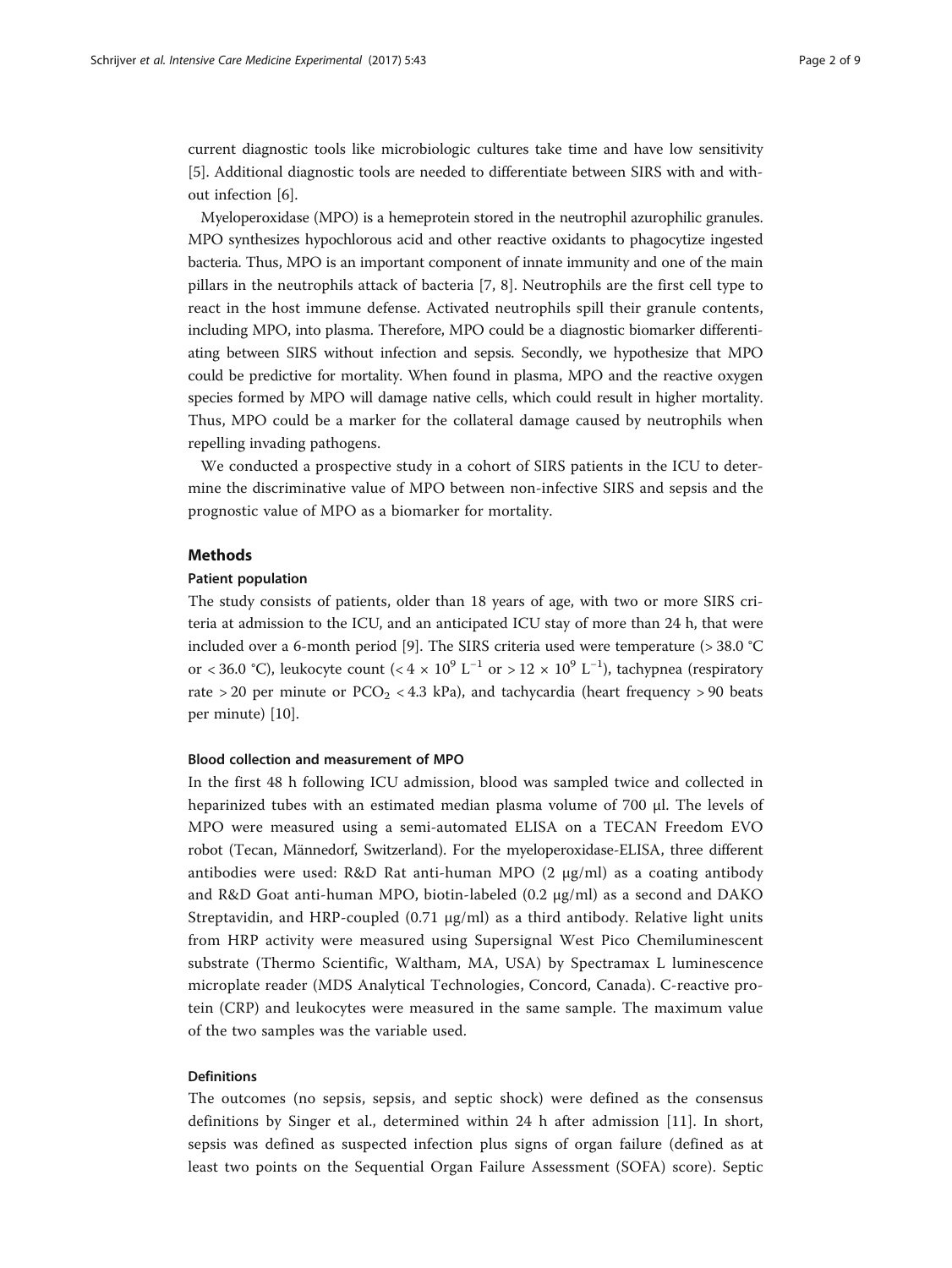shock was defined as sepsis with persistence of systolic hypotension despite adequate fluid resuscitation necessitating vasopressor use. The Acute Physiologic and Chronic Health Evaluation IV score (APACHE IV predicted mortality) was determined in the first 24 h. Mortality was retrospectively assessed by searching the hospital database.

## Statistical analyses

The variable used for the MPO variable was the maximum value of MPO of the two blood samples. All variables were assessed by the Shapiro-Wilk and Kolmogorov-Smirnov's d statistic on normality. Baseline characteristic comparisons were made using Mann-Whitney U, Chi square or Kruskall-Wallis tests for skewed variables, and students T test or Chi square for normally distributed variables. The relation of MPO with no sepsis, sepsis, and septic shock was assessed using the Kruskall-Wallis and the Mann-Whitney U test. Statistical analyses were performed using SPSS 21.0 (SPSS Inc., Armonk, NY).

The patients were divided in quintiles based on their MPO levels. The relationship between the MPO quintiles with mortality was determined using the Spearman's rho statistic. Next, the population was divided into four groups based on the MPO levels and APACHE IV score (Table [2](#page-5-0)). The cutoffs of MPO and APACHE IV were made between the fourth and fifth quintile. Cumulative survival was calculated by applying the Kaplan-Meier method. Statistical differences between survival curves were analyzed using Cox-proportional hazards regression analysis.

A 2-tailed  $P < 0.05$  was considered statistically significant.

## Results

## Baseline characteristics

We included 313 patients with SIRS with a median age of 61 years [interquartile range (IQR) 48–72]. Patients were predominantly male (62%), and 26% of the patients were admitted with suspicion of infection, and 24% died within 30 days after inclusions. During the first 10 days of admission, 36% of patients had an infection. Of our 313 patients, three patients had missing values for MPO and they were excluded for further analyses. We were unable to calculate the SOFA score of six patients and the APACHE score of 30 patients. We had no missing values regarding mortality. Seventy-three patients (24%) were classified as having sepsis using the "old" 2003 criteria, compared with 123 patients (41%) using the "new" 2016 criteria. Three patients (1%) were classified as having sepsis with the 2003 criteria and not with the 2016 criteria.

MPO levels higher than 91 ng/mL—the cutoff between the fourth and fifth quintile were related to higher mortality, higher APACHE IV scores, higher SOFA scores, and higher leukocyte levels (Table [1](#page-3-0)). The three patients with missing values for MPO were excluded from further analysis. They did not have sepsis during their ICU stay, and one of the three died within 30 days. There was no relation between MPO and the development of infection on different infection sites (Table [1](#page-3-0)).

## MPO and infection

The MPO levels in patients with sepsis were significantly higher compared with patients without sepsis (60 ng/mL [IQR 36–88 ng/mL] versus 43 ng/mL [IQR 23–75 ng/mL],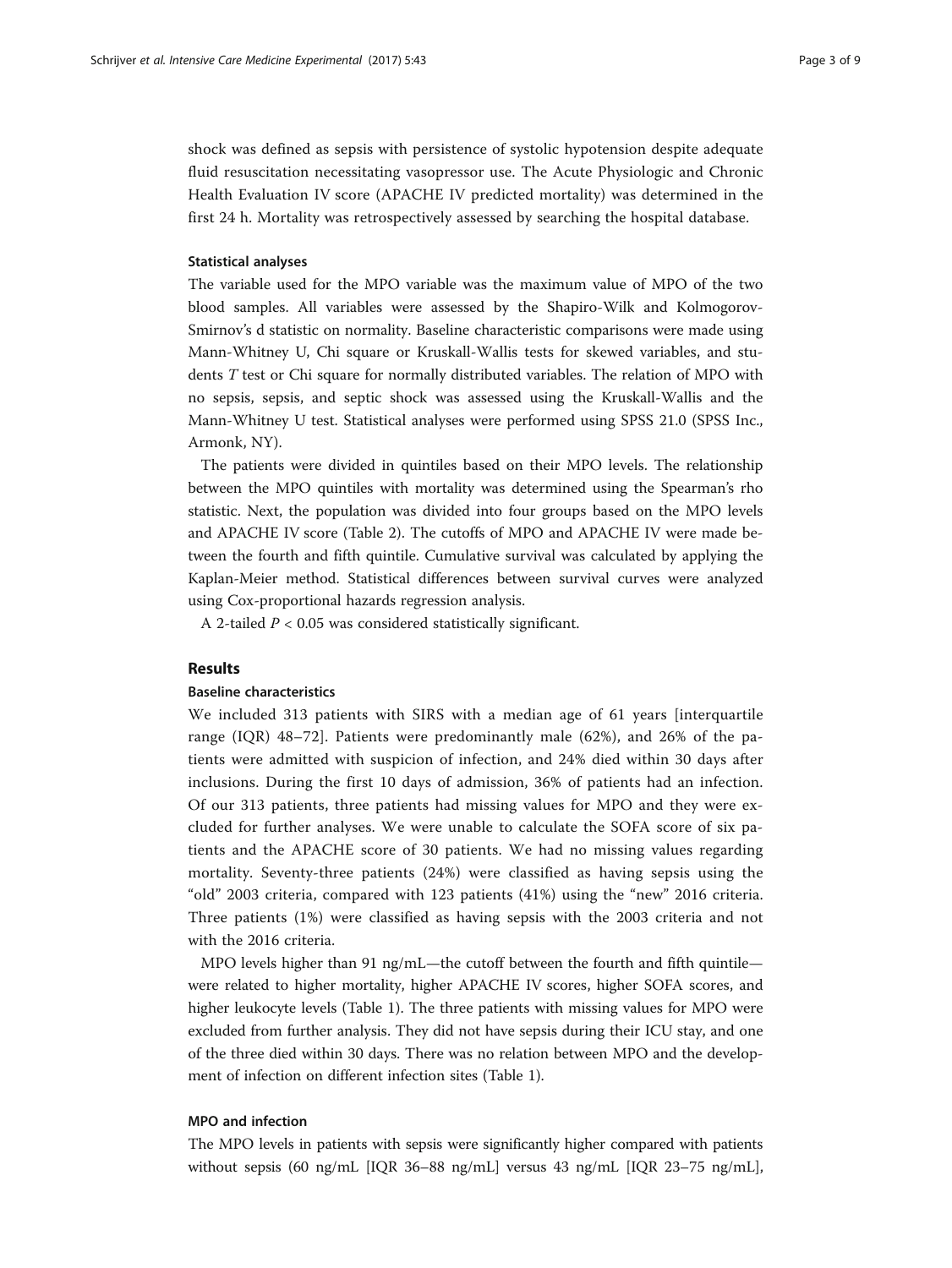| Characteristics                    | Overall   |
|------------------------------------|-----------|
| Number of patients                 | 313       |
| Gender, male                       | 193 (62%) |
| Age, years                         | 61(24)    |
| Diagnosis at admission             |           |
| Trauma                             | 23 (7.3%) |
| Infection (suspicion of)           | 79 (25%)  |
| Post-surgery                       | 53 (17%)  |
| Other                              | 155 (50%) |
| Severity of illness (at admission) |           |
| Mechanical ventilation             | 202 (66%) |
| APACHE IV score                    | 75 (40)   |
| SOFA score                         | 6(6)      |
| ICU stay, days                     | 9(10)     |
| Sepsis at admission to ICU         | 123 (39%) |
| Mortality 30 days                  | 77 (25%)  |

<span id="page-3-0"></span>**Table 1** Descriptive characteristics, medians (IQR) or N (%)

Leukocytes max,  $\times 10^9$ /L /L 16 (10)  $IQR$  indicates interquartile range

Site of infection sepsis patients<sup>a</sup>

 $(N = 123)$ 

<sup>a</sup>14% mixed infections

 $P = 0.002$ ). MPO levels were significantly raised in patients with septic shock compared with patients without septic shock (69 ng/mL [IQR 41–98] versus 48 ng/mL [IQR 26–78],  $P < 0.001$ , area under the curve (AUC) 0.647 [CI 0.559–0.736]]) (Fig. [1](#page-4-0), myeloperoxidase (MPO) levels in different states of inflammation). CRP and MPO distinguished sepsis from non-infectious SIRS similarly (MPO: AUC 0.603 [95% confidence interval (CI) 0.538–0.668] versus CRP: AUC 0.636 [CI 0.572–0.700]). Leukocytes did not distinguish sepsis from non-infectious SIRS in our population (AUC 0.493 [CI 0.427–0.559]). ROC-curves are shown in Fig. [2](#page-4-0).

Skin/wound 12 (10%) Pneumonia 58 (47%) Line sepsis 11 (9%) Abdominal 12 (10%) and 12 (10%) and 12 (10%) and 12 (10%) and 12 (10%) and 12 (10%) and 12 (10%) and 12 (10%) Urinary tract 3 (2.4%) Other/unknown 41 (33%) Proven infection in sepsis patients  $(N = 123)$  62 (50%) CRP, mg/L 216 (189)

#### MPO, mortality and APACHE IV

The maximum level of MPO of the first 48 h was correlated to 30-day mortality  $(P = 0.032)$  and to the APACHE IV score  $(P < .001)$ . When we compared the upper 20% MPO levels with the lower 80% MPO levels, we found a mortality hazard ratio of 1.8 [CI 1.07-2.88,  $P = 0.02$ ]. Our data show that MPO could differentiate between survival and non-survival when added to the APACHE IV score. In patients with a lower APACHE score (< 103, cutoff between fourth and fifth quintile), MPO did not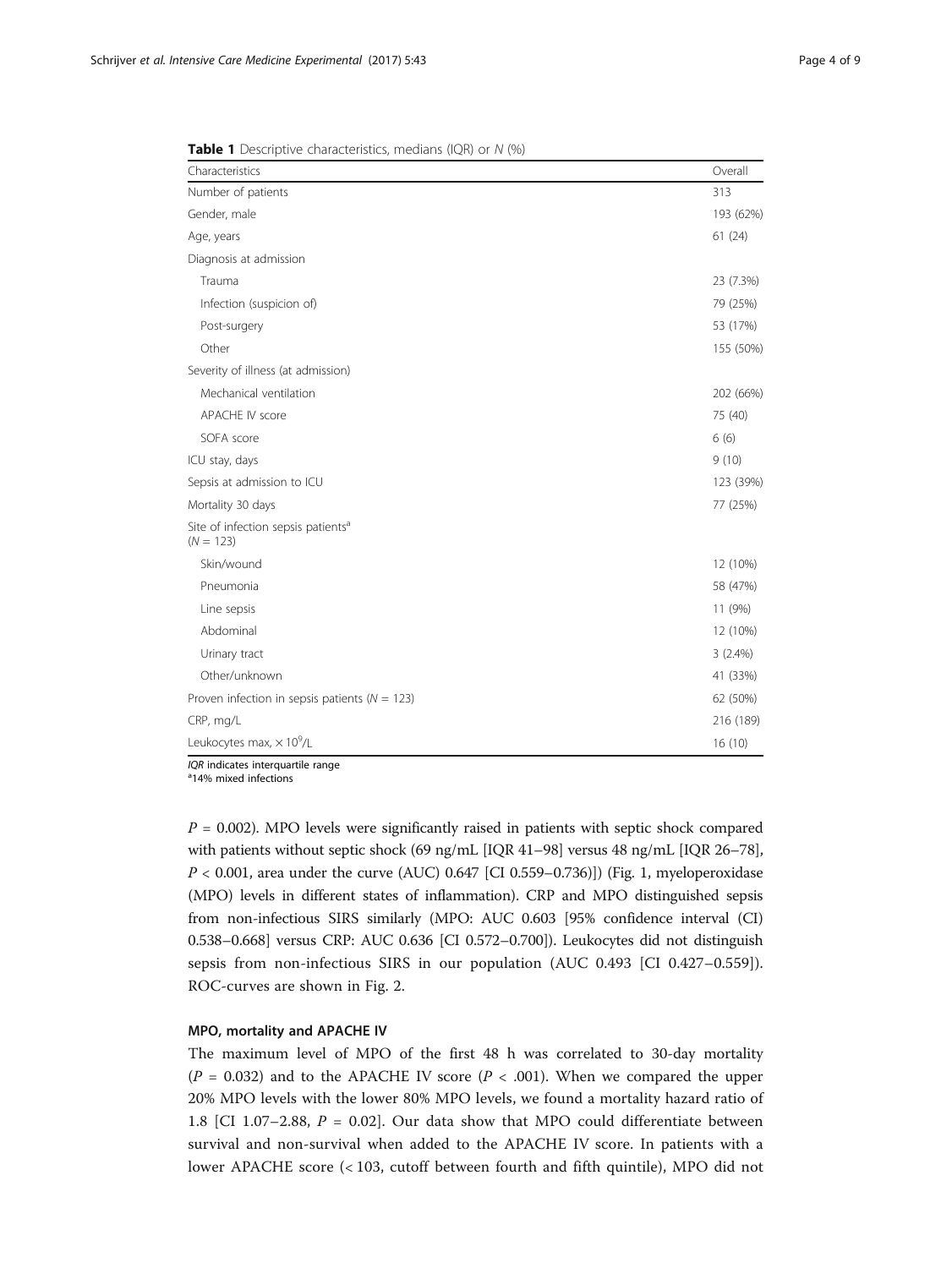<span id="page-4-0"></span>

differentiate and the general survival rate was 82%. In patients with a high APACHE score (> 103), MPO did differentiate between survival and non-survival. With a high APACHE score and a lower MPO level, survival was 48.5%; with both a high APACHE score and a high MPO level, the survival dropped to  $14.3\%$  ( $P = 0.028$ , Fig. [3](#page-5-0), Kaplan Meier 30-day survival curve, and Table [2](#page-5-0)). The sensitivity of MPO with a cutoff at the fifth quintile in patients with an APACHE IV score > 103 was 90.5%, with a specificity of 36.4%. In contrast to MPO, CRP is unrelated to mortality in both the general ( $P = 0.47$ ) group and in the groups with low and high APACHE scores ( $P = 0.51$  and  $P = 0.46$ ).

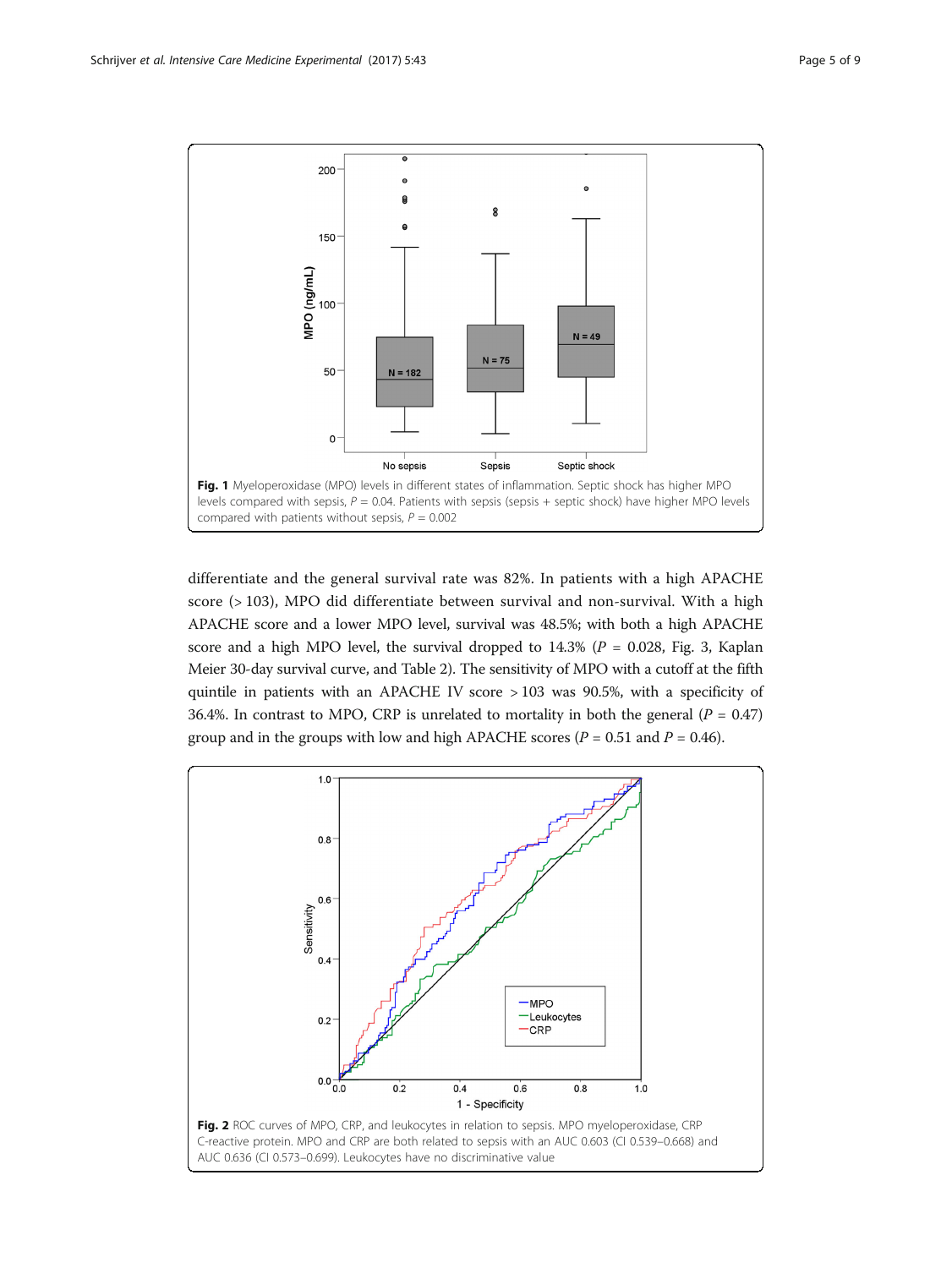<span id="page-5-0"></span>

## **Discussion**

In our cohort study of ICU patients, plasma MPO levels differed between SIRS and sepsis patients: plasma levels of MPO in patients with sepsis were higher than in patients with SIRS without (suspicion of) infection. MPO could also differentiate between patients with sepsis and patients with septic shock. Higher MPO levels were associated with a higher mortality. In patients with a high APACHE IV score, MPO was able to discern between survivors and non-survivors.

The relationship between sepsis and elevated MPO levels as found in our study can be explained by the leakage of MPO into the plasma when neutrophils phagocyte bacteria [[12\]](#page-7-0). Prior to our study, a limited amount of studies investigated the discriminative value of MPO between non-infectious SIRS and sepsis. In our patient cohort, MPO could differentiate between SIRS without infection and sepsis. In contrast, a previously published study by Kothari et al. [\[13](#page-7-0)] showed no difference in the MPO levels between non-infectious SIRS and sepsis, and their data showed lower MPO levels in patients with septic shock. A difference between this study and ours is the use of the "old" sepsis criteria, the age of their patients (38 years versus 60 years—since they excluded patients older than 80 years) and a higher incidence of organ failure (mean SOFA scores 12 versus 7). Another study, done by Cha et al.

|                             | N(% )     | Deaths | Mortality | Hazard ratio | 95% CI      |
|-----------------------------|-----------|--------|-----------|--------------|-------------|
| $MPO < 91$ , APACHE < 103   | 180 (64)  | 32     | 18%       | 1.0          | n/a         |
| $MPO > 91$ , APACHE < 103   | 46 (16)   | 9      | 20%       | 1.1          | $0.5 - 2.3$ |
| $MPO < 91$ , APACHE > 103   | 40(14)    | 21     | 53%       | 3.8          | $2.2 - 6.6$ |
| $MPO > 91$ , APACHE $> 103$ | 14(5)     | 12     | 86%       | 8.1          | $4.1 - 16$  |
| Total                       | 280 (100) | 74     | 26%       |              |             |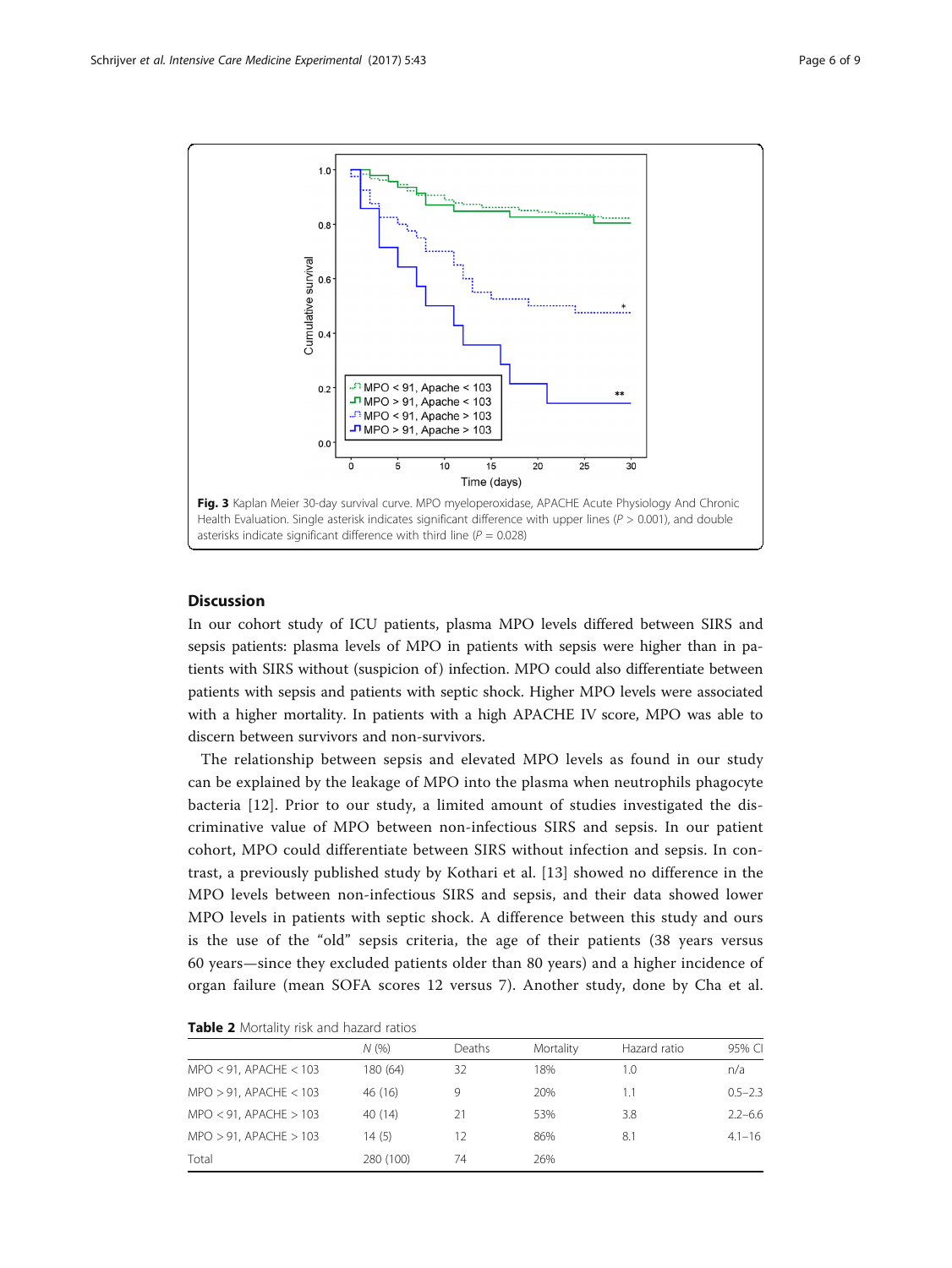[[14](#page-7-0)], showed a relation between sepsis and MPO. Both aforementioned studies used a different approach to measuring MPO compared with our study. The study of Kothari et al. used o-dianisidine to measure MPO activity; the study of Cha et al. used the mean myeloperoxidase index (MPXI), which measures the MPO intracellular. MPO activity can vary even if levels of MPO are similar both due to genetic differences and the ability of MPO to bind to negatively charged surfaces (like albumin) [[15](#page-7-0), [16\]](#page-7-0). The comparison between the different methods to measure MPO within infected patients is unknown. We show that serum MPO levels, independent of their activity, are a marker of inflammation. However, it would be interesting to test both MPO activity and intra- and extracellular MPO levels concurrently during infection and/or sepsis.

We compared the discriminative value between sepsis and non-infectious SIRS of MPO with CRP and leukocytes. We show that MPO had a similar discriminative value to CRP and that leukocytes did not differentiate between non-infectious SIRS and sepsis. An advantage of MPO to CRP could be the predictive value for mortality; however, the additional value in clinical practice is debatable. Procalcitonin, an indicator of severity of illness, is used increasingly in the ICU, and for further biomarker studies, we would advise to compare the biomarker with procalcitonin (next to CRP/ leukocyte count) [\[17](#page-7-0)].

In general, the relation between MPO and mortality could be explained by two mechanisms. Firstly, MPO and the products formed by MPO could directly lead to extracellular collateral damage and consequently be the direct cause of higher mortality. Secondly, MPO could be a marker of inflammation. Inflammation has been shown to lead to multiple organ failure and therefore to higher mortality [[18\]](#page-8-0). To our knowledge, this is the only study researching the value of MPO as a biomarker predicting mortality in the ICU. Studies performed in patients with myocardial infarction showed that plasma MPO levels are related to mortality as seen in our study [[19, 20](#page-8-0)]. The authors also found MPO to be related to coronary artery disease and thus explained the relation of MPO with mortality.

Our data show that MPO is of additional value to the APACHE IV score in the 20% most critically ill patients. This could be explained by the poor calibration and the general underestimation of mortality risk associated with the APACHE IV model [\[21, 22](#page-8-0)]. The addition of a biomarker, which better discriminates between surviving and dying patients, might correct the underestimation of the APACHE IV model. This partially explains why MPO levels especially differentiate in patients with the 20% highest APACHE IV score.

Our study is one of few studies assessing plasma MPO as a discriminative biomarker and the only study assessing plasma MPO as a prognostic biomarker in the ICU. A limitation of our study is that we used the SIRS criteria—as published in 2003—as inclusion criteria. Those SIRS criteria have been criticized because they lack sensitivity [[1\]](#page-7-0). For future studies, we recommend abandoning the SIRS criteria and instead including all ICU patients (with an estimated stay of more than 24 h). MPO assays are already widely available; therefore, it should be fairly easy to implement measurement of plasma MPO in ICU work-up. Since our study is performed in a fairly large cohort in a general ICU and had few missing values, our results should be generalizable to other ICUs.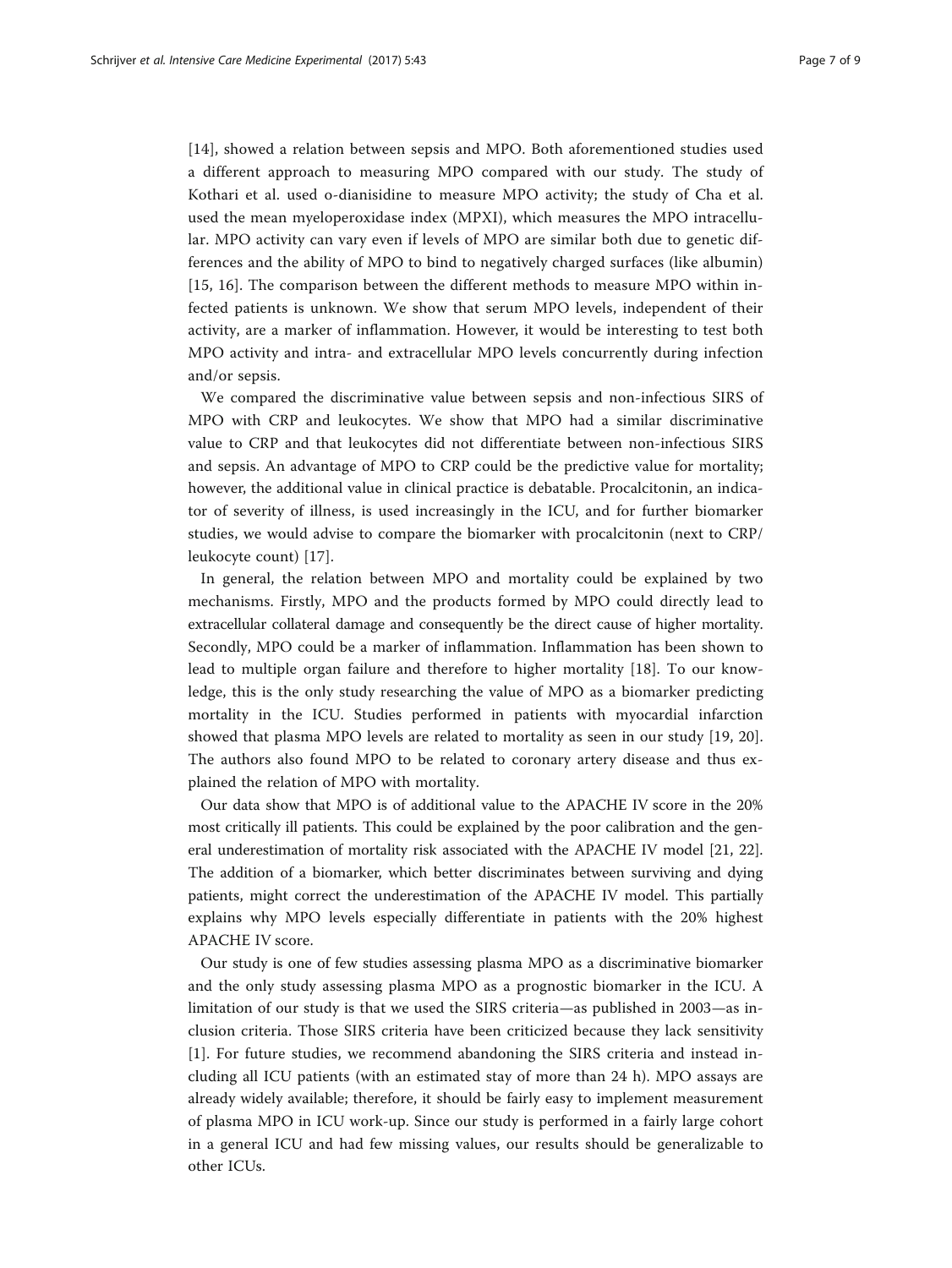### <span id="page-7-0"></span>Conclusions

In conclusion, we show that plasma levels of MPO correlate with severity of disease in SIRS patients in the ICU and discriminate between sterile inflammation and sepsis. Secondly, we show that MPO has a prognostic value next to the APACHE IV score. However, the additional value to current biomarkers should be further assessed.

#### Abbreviations

APACHE: Acute Physiology and Chronic Health Evaluation; CI: 95% Confidence interval; CRP: C-reactive protein; ICU: Intensive care unit; IQR: Interquartile range; MPO: Myeloperoxidase; SIRS: Systemic inflammatory response syndrome; SOFA: Sequential Organ Failure Assessment

#### Authors' contributions

MR, JK, and DWdL designed the study; HK and DWdL collected data; ITS and DWdL analyzed and interpreted the data and performed statistical analysis; ITS drafted the article; HK, MR, JK, and DWdL revised the article critically for important intellectual content; and all authors gave final approval of the manuscript to be published.

#### Ethics approval and consent to participate

The study methods were submitted to and approved by the institutional review board of the University Medical Centre Utrecht. It waived the need for informed consent (University Medical Centre Utrecht Institutional Review Board research protocol 108–188). The study was conducted in accordance with the Declaration of Helsinki.

#### Competing interests

The authors declare that they have no competing interests.

### Publisher's Note

Springer Nature remains neutral with regard to jurisdictional claims in published maps and institutional affiliations.

#### Author details

<sup>1</sup>Department of Intensive Care Medicine, University Medical Centre, University of Utrecht, Heidelberglaan 100, 3584 CX Utrecht, The Netherlands. <sup>2</sup>Department of Clinical Chemistry and Haematology, University Medical Centre, University of Utrecht, Heidelberglaan 100, Utrecht 3584 CX, The Netherlands. <sup>3</sup>Synapse B.V, Maastricht, The Netherlands.

#### Received: 9 August 2017 Accepted: 4 September 2017 Published online: 15 September 2017

#### References

- 1. Kaukonen K-M, Bailey M, Pilcher D et al (2015) Systemic inflammatory response syndrome criteria in defining severe sepsis. N Engl J Med 372:1629–1638. doi: [10.1056/NEJMoa1415236](http://dx.doi.org/10.1056/NEJMoa1415236)
- 2. Brun Buisson C (2000) The epidemiology of the systemic inflammatory response. Intensive Care Med 26(Suppl 1):S64–S74
- 3. Angus DC, Linde-Zwirble WT, Lidicker J et al (2001) Epidemiology of severe sepsis in the United States: analysis of incidence, outcome, and associated costs of care. Crit Care Med 29:1303–1310. doi: [10.1097/00003246-200107000-00002](http://dx.doi.org/10.1097/00003246-200107000-00002)
- 4. Comstedt P, Storgaard M, Lassen AT (2009) The Systemic Inflammatory Response Syndrome (SIRS) in acutely hospitalised medical patients: a cohort study. Scand J Trauma Resusc Emerg Med 17:67. doi: [10.1186/1757-7241-17-67](http://dx.doi.org/10.1186/1757-7241-17-67)
- 5. Henriquez-Camacho C, Losa J (2014) Biomarkers for sepsis. Biomed Res Int. doi: [10.1155/2014/547818](http://dx.doi.org/10.1155/2014/547818)
- 6. Sandquist M, Wong HR (2014) Biomarkers of sepsis and their potential value in diagnosis, prognosis and treatment. Expert Rev Clin Immunol 10:1349–1356.
- 7. Klebanoff SJ (2005) Myeloperoxidase: friend and foe. J Leukoc Biol 77:598–625. doi: [10.1189/jlb.1204697.1](http://dx.doi.org/10.1189/jlb.1204697.1)
- 8. Winterbourn CC, Vissers MC, Kettle AJ (2000) Myeloperoxidase. Curr Opin Hematol 7:53–58
- 9. Hyseni A, Kemperman H, de Lange DW, et al (2013) Increased mortality in systemic inflammatory response syndrome patients with high levels of coagulation factor VIIa. J Thromb Haemost 2111–2117. doi: doi: [10.1111/jth.12427](http://dx.doi.org/10.1111/jth.12427)
- 10. Levy MM, Fink MP, Marshall JC et al (2003) 2001 SCCM/ESICM/ACCP/ATS/SIS international sepsis definitions conference. Crit Care Med 31:1250–1256. doi: [10.1097/01.CCM.0000050454.01978.3B](http://dx.doi.org/10.1097/01.CCM.0000050454.01978.3B)
- 11. Singer M, Deutchman CS, Seymour CW, et al (2016) The Third International Consensus Definitions for Sepsis and Septic Shock (Sepsis-3). 315:801–810. doi: doi: [10.1001/jama.2016.0287](http://dx.doi.org/10.1001/jama.2016.0287)
- 12. Kovach MA, Standiford TJ (2012) The function of neutrophils in sepsis. Curr Opin Infect Dis 25:321–327. doi: [10.1097/QCO.0b013e3283528c9b](http://dx.doi.org/10.1097/QCO.0b013e3283528c9b)
- 13. Kothari N, Keshari RS, Bogra J et al (2011) Increased myeloperoxidase enzyme activity in plasma is an indicator of inflammation and onset of sepsis. J Crit Care 26:435.e1–435.e7. doi: [10.1016/j.jcrc.2010.09.001](http://dx.doi.org/10.1016/j.jcrc.2010.09.001)
- 14. Cha YS, Yoon JM, Jung WJ et al (2015) Evaluation of usefulness of myeloperoxidase index (MPXI) for differential diagnosis of systemic inflammatory response syndrome (SIRS) in the emergency department. Emerg Med J 32:304–307. doi: [10.1136/emermed-2013-203137](http://dx.doi.org/10.1136/emermed-2013-203137)
- 15. Chevrier I, Tregouet DA, Massonnet-Castel S et al (2006) Myeloperoxidase genetic polymorphisms modulate human neutrophil enzyme activity: genetic determinants for atherosclerosis? Atherosclerosis 188(1):150–154. doi: [10.1016/j.atherosclerosis.2005.10.012](http://dx.doi.org/10.1016/j.atherosclerosis.2005.10.012)
- 16. Davies MJ (2011) Myeloperoxidase-derived oxidation: mechanisms of biological damage and its prevention. J Clin Biochem Nutr 48(1):8–19. doi: [10.3164/jcbn.11-006FR](http://dx.doi.org/10.3164/jcbn.11-006FR)
- 17. Rowland T, Hilliard H, Barlow G (2015) Procalcitonin: potential role in diagnosis and management of sepsis. Adv Clin Chem 68:71–86